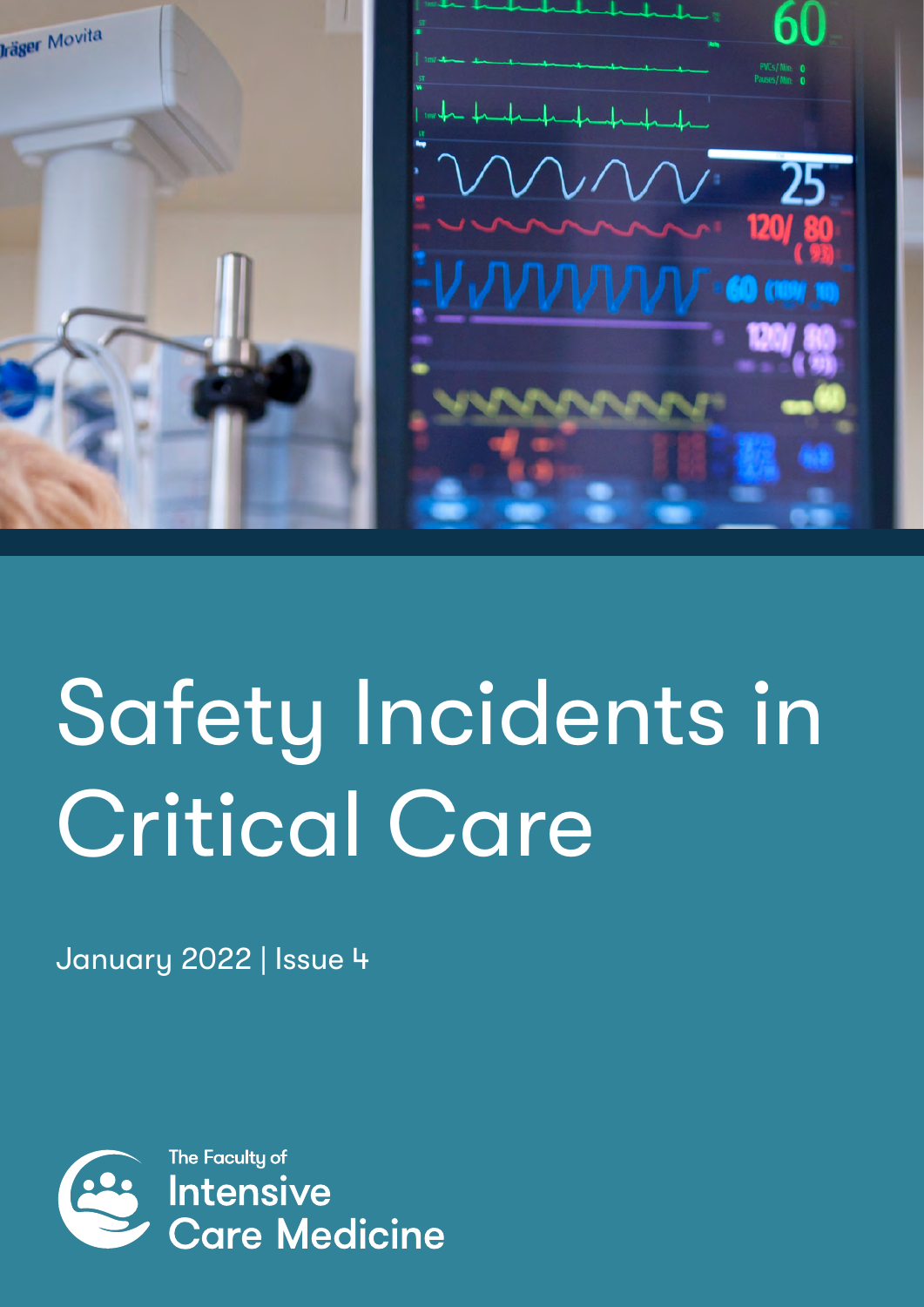## **Introduction**

This is the fourth of a series of safety bulletins, taken from NHSE/I-sourced data on 486 incidents on critical care classified as moderate or severe. Once again it cannot be regarded as a precise quantitative account of all incidents, because it relies on reporting by individuals, but it does give a strong indication of the type of episodes which are occurring and therefore lessons that can be learnt.

The aim of the bulletin is to try to present these incidents in a digestible way, because the raw data is very difficult to take in. A limitation and also a strength of the data, is that it is anonymous, and it is not normally possible to ask for more

information. Therefore, when writing a report or datix, it is important to describe the event in such a way that an independent person can understand what is being reported, why, what was involved and the outcome.

# **Airway, respiratory support, ventilation and oxygen**

19 incidents involving the airway were reported. These were largely centred around disconnections and dislodgements, which in some cases were not observed because staff were not immediately present or in some cases were not noticed when staff were present, especially when under pressure. Being able to see patients easily, even from outside their room is often not possible with current intensive care designs. One patient, who was not visible, was identified by a passing staff member as having airways obstruction from the noise they were making. Even when patients are visible and under direct supervision it is not always possible to prevent loss of the airway. One patient whose sedation was lightened, was reported as pulling out their endotracheal tube, even though the nurse was in the room and attempted to restrain them.

A CPAP circuit and two NIV circuits became disconnected, resulting in marked hypoxia, hypotension and bradycardias, necessitating urgent intubation and ventilation.

A CPAP mask became disconnected from the CPAP valve, resulting in patient deterioration.

A stable patient on a CPAP hood was left alone with a buzzer, whilst the nurse assisted with equipment in another area. The CPAP hood became deflated and the patient was found with a bradycardia and no cardiac output. CPR was commenced.

A patient developed rigors and bit down on their ET tube, resulting in airway obstruction and hypoxia. Deepening of sedation relieved the tube compression. A Guedel airway was inserted, because no bite blocks were available. A subsequent rigor and biting episode resulted in loss of teeth when the patient bit against the airway.

Airway occlusion occurred in a patient whose tracheostomy cuff was re-inflated without his speaking valve being removed. Fortunately, a passing physiotherapist spotted the patient's efforts to breathe out and removed the valve, relieving the obstruction.

Three tracheostomies were lost during turning, including one inserted a few hours earlier, resulting in desaturation. A fourth tracheostomy was dislodged leading to airway obstruction, so it was removed. Initially the patient improved, and a decision was taken not to reinsert. Over subsequent hours the patient deteriorated and reinsertion failed. Therefore, the patient was reintubated orally.

Damage to the posterior tracheal wall was reported during a tracheostomy tube change. In another case, bleeding from the first division of the left main bronchus was seen on bronchoscopy and thought to be due to trauma from suction catheters, which were too long being designed for endotracheal tube use rather than a tracheostomy.

**"**A stable patient on a CPAP hood was left alone with a buzzer, whilst the nurse assisted in another area. The CPAP hood became deflated and the patient was found with a bradycardia and no cardic output.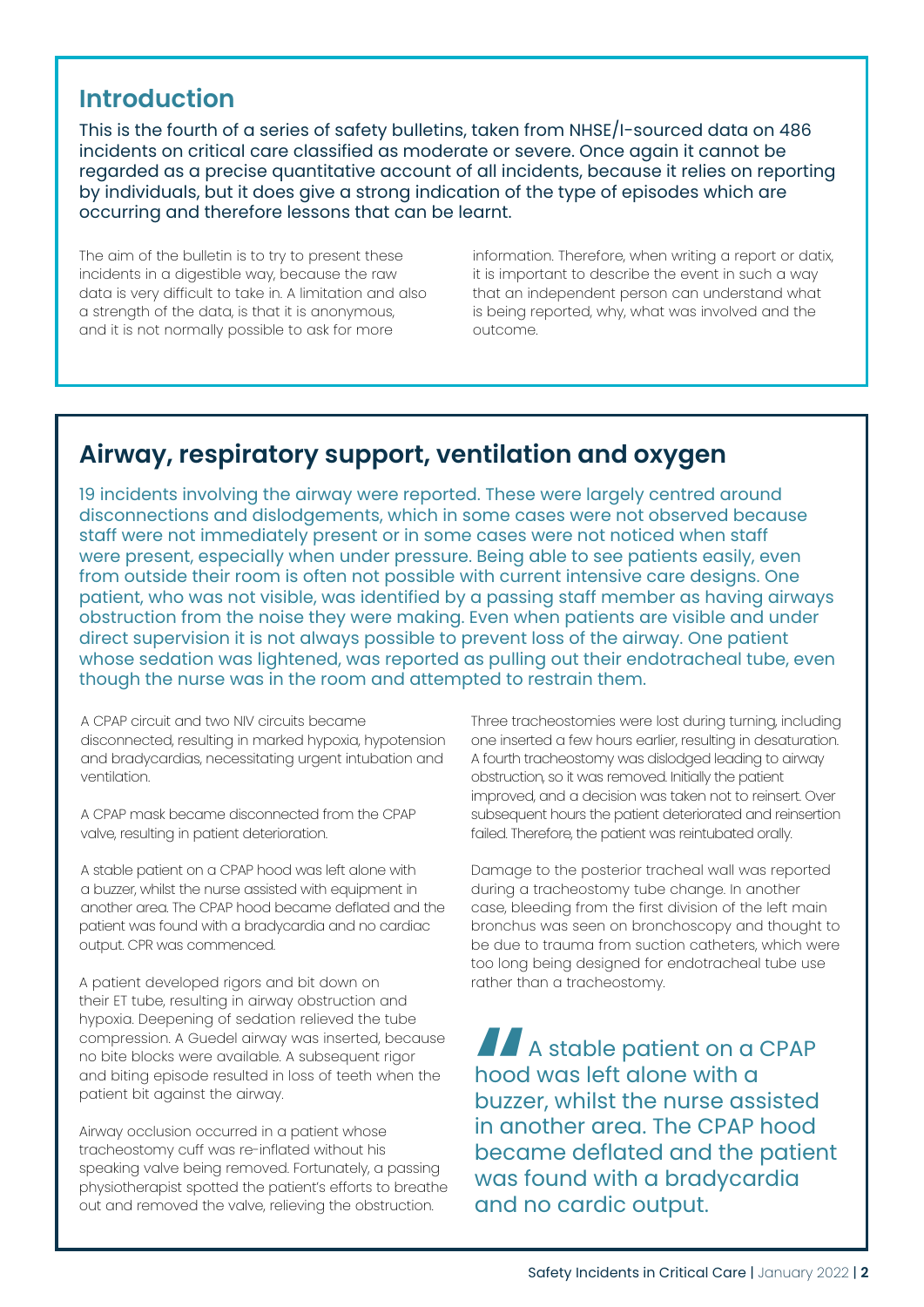A percutaneous tracheostomy was complicated by a pneumothorax. The patient deteriorated and died within hours.

Missing, faulty or turned off equipment also led to patient deterioration. The risk of producing a covid aerosol led to a nurse temporarily switching off a ventilator whilst disconnecting and untangling ventilator tubing. The nurse was then distracted by a request from another bed space and forgot to put the ventilator back on, resulting in cardiac arrest.

Reintubation, especially in an emergency, requires immediate access to relevant equipment. In one case the difficult airway equipment lacked any type of video laryngoscope, resulting in desaturation and cardiac arrest before a patient who had a failed extubation could be reintubated. In another case unspecified equipment was missing, also resulting in a delayed reintubation.

A faulty oxygen cylinder used on an internal transfer failed to deliver oxygen, resulting in desaturation to SpO2 of 60% during transfer from the CT scanner to the ICU. In another incident ventilator tubing was examined in a patient with recurrent VAPs. It had not been changed for four months.

A wrong setting on a VV ECMO- FiO2 blender gave 70% oxygen rather than 100%.

#### **Comment**

Disconnections of CPAP circuits and NIV occur in patients. Alarms to indicate disconnection that are visible and audible outside patient rooms which are often relatively soundproof are needed. This is an issue described in previous Safety Bulletins and also outside critical care1 .

Speaking valves are commonly used in the recovery of patients' laryngeal/pharyngeal function and provide psychological benefits with better communication. However, all staff dealing with tracheostomies should understand the routes of inspiration and the potential difficulties with expiration together with the vital need for cuff deflation when a speaking valve is in place.

During turning or significant movement an individual should be allocated the task of physically protecting the tracheostomy or endotracheal tube. Consider temporarily disconnecting the breathing circuit during turning to minimise traction on the tube.

Fully stocked airway and difficult airway trolleys should be immediately available during tracheostomy/endotracheal tube change, reinsertion, or reintubation. To help speed access to contents DAS has developed guidance on difficult airway trolley contents and trolley signage.<sup>2, 3,4</sup>

## **Arterial, central venous and peripheral lines**

## **Arterial Lines**

Incidents happen during removal of lines. Two similar incidents occurred whilst attempts were made to remove the dressing before removing the arterial line. As a result, the arterial line was cut and lost into the radial artery, requiring removal by the vascular surgeons.

A right femoral arterial line was damaged during suturing of adjacent femoral vein CVC line, resulting in loss of part of the line into the artery. The patient required x-ray, CT scan and surgery to remove the missing portion of arterial line.

In another case a bleed from a radial artery pseudoaneurysm developed after an arterial line was removed.

Radial artery occlusion occurred after a right radial arterial line was removed, resulting in necrosis of the tip of the right index finger. Ischaemic injury to a hand followed the insertion of a brachial arterial line. An acutely ischaemic leg was detected, resulting in rapid rise in potassium, renal impairment and bradycardia and ultimately requiring above knee amputation. This occurred after a coiling of an acute subarachnoid bleed 24 hours earlier. This had been accessed via the right common femoral artery.

## **Central venous catheters (CVC)**

#### **Insertion**

Complications have occurred with CVC placement, including loss of Seldinger wires into the patient, lines being left open to air or catheters being pulled out.

A CVC was accidentally inserted into the carotid artery in an awake confused septic patient despite ultrasound guidance. Another CVC line was accidentally inserted into the right subclavian artery using the landmark technique. The problem was detected when the line was transduced. A further CVC line was passed into subclavian artery despite ultrasound guidance. Incorrect placement was initially detected by blood gas sample analysis.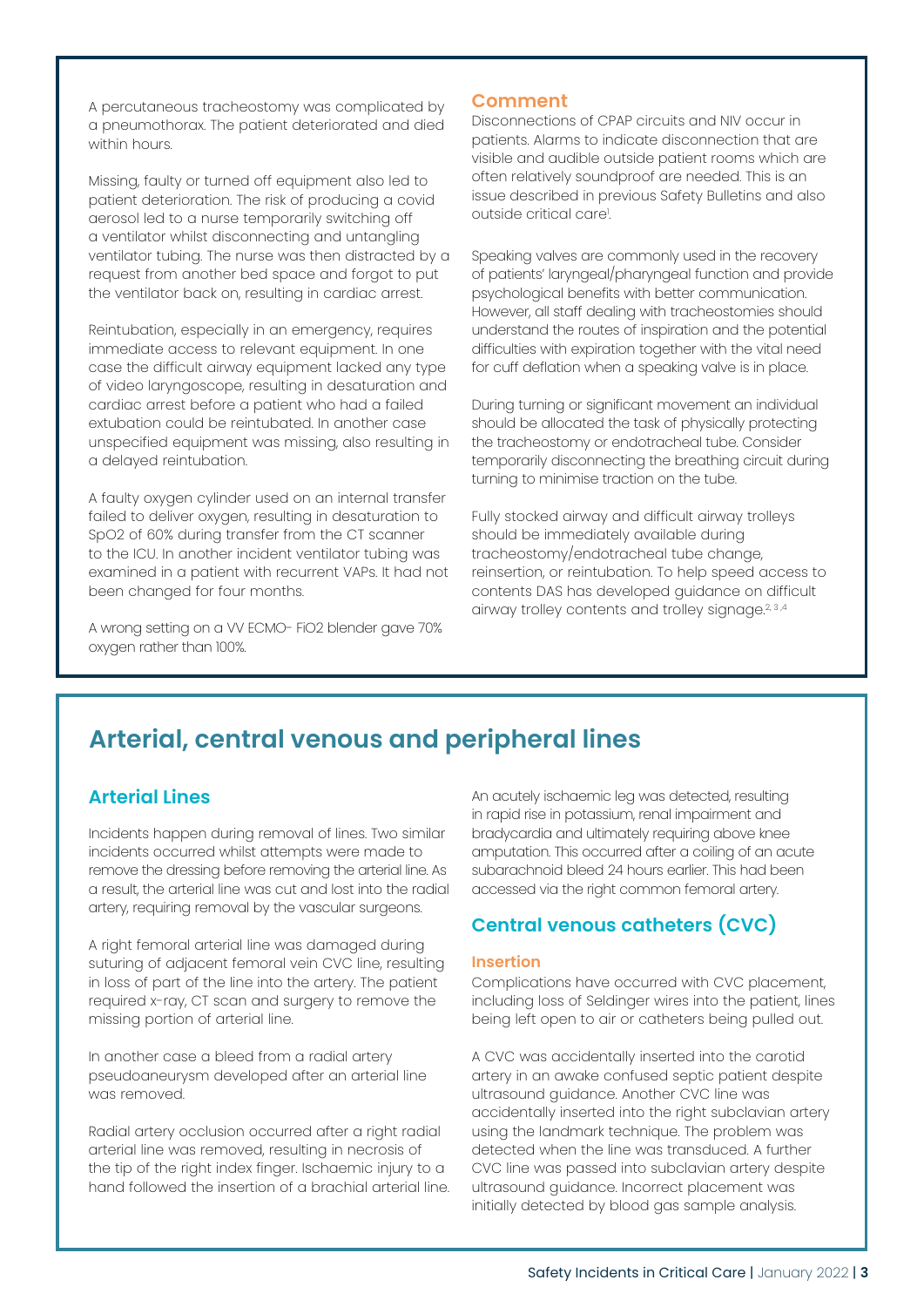The patient underwent interventional radiology to remove the line.

A double puncture of the left femoral vein for CVC and CRRT line was done under ultrasound guidance. CVC insertion was satisfactory, but when passing the CRRT line over its guidewire, the wire started to unravel resulting in loss of the guidewire into the patient.

#### **Air embolism**

A CVC lumen was found unclamped with the threeway tap lumen open to air. This was quickly closed, but shortly afterwards the patient deteriorated again, with respiratory and cardiovascular compromise. A bedside ECHO revealed air bubbles in the chambers of both sides of the heart. A CT scan then revealed air bubbles in the cerebral circulation. Subsequently the patient developed cerebral oedema and eventually brain stem death. The resulting investigation noted a 300% increase in patient admissions due to COVID at the time of this incident.

A seated patient suffered cardiac arrest, from which they were resuscitated. During resuscitation blood was seen flowing from an open vascath port. The cause of the collapse was thought to have been an air embolism via the open port.

#### **Removal**

A CVC line was accidentally pulled out, possibly during bed movement, resulting in sudden loss of a noradrenaline and vasopressin infusion. Adrenalin boluses were given whilst a new CVC line was inserted. Unfortunately, the patient subsequently deteriorated and died. The bed controls were at the foot of the bed, so two people were needed for adjustments of bed to allow one of them to protect the lines.

A CVC line was pulled out because there was no suture in the line hub itself. The sudden loss of noradrenaline led to a cardiac arrest.

A femoral vascath was inserted for CRRT. Following removal, a haematoma developed which became infected.

#### **Peripheral Lines**

A peripheral cannula used for administration of 20ml/hr of 50% glucose overnight. Extravasation occurred leading to inflammation and

compartment syndrome in the arm5.

#### **Comment**

These incidents highlight the potential serious complications that may occur following arterial and central venous cannulation and the importance that all staff involved in their management are appropriately trained.

Safe central line cannulation should ensure confirmation of correct placement of guidewire within the vein before proceeding to dilatation and catheter insertion. If inadvertent arterial cannulation occurs referral to vascular surgery or interventional radiology is recommended to ensure safe removal in order to minimise the risk of stroke.

Manual pressure should be applied to arterial line sites on removal to reduce haematoma formation and pseudoaneurysm risk. CVC catheter hubs should be sutured. Scissor use near line CVC or arterial hubs should be avoided on removing dressings.

Staff setting up continuous infusions must ensure they are aware of any safety issues relating to such administration, including considering whether a solution is appropriate for such administration due to high osmolarity (or vasoconstrictor properties).

**A** A right femoral arterial line<br>was damaged during suturing o<br>adjacent femoral vein CVC line,<br>resulting in loss of part of the was damaged during suturing of adjacent femoral vein CVC line, resulting in loss of part of the line into the artery. The patient required Xray, CT scan and surgery to remove the missing portion of arterial line.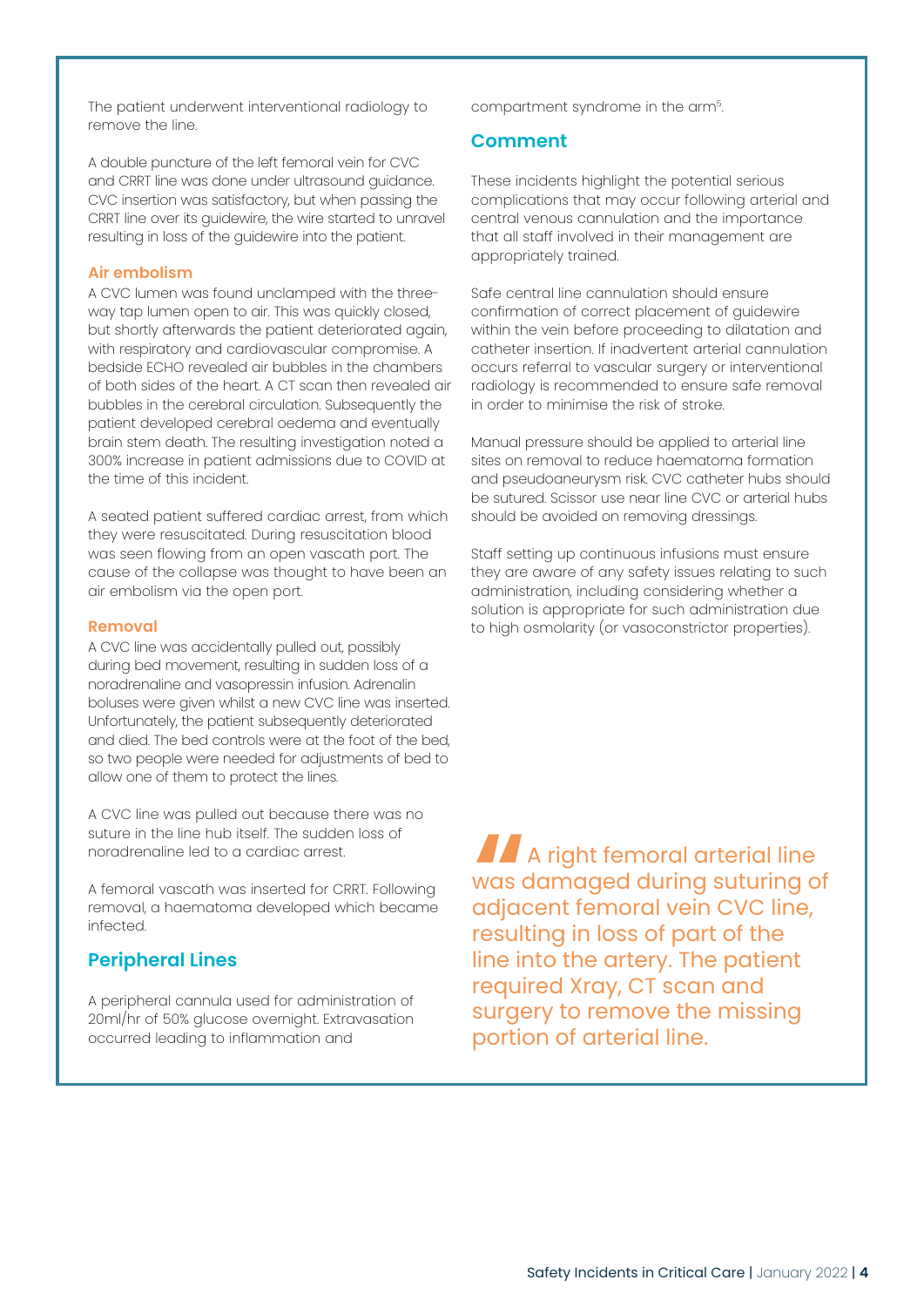# **Nasogastric (NG) tubes**

Misplacement of NG tubes was reported multiple times, often complicated by a pneumothorax.

A nasogastric tube was inserted in conscious spontaneously breathing patient. The pH of the aspirate was 4, so NG feeding was commenced. The patient began to cough and so feed stopped. A chest Xray then showed the NG tube had passed down the right main bronchus. The patient deteriorated, requiring NIV.

An NG tube was inserted in theatre. The NG aspirate had a pH 4 and so the tube was used for administration of carbamazepine. A later chest Xray showed that the NG tube had passed down the right main bronchus into the lung.

A nasogastric tube was inserted after cardiac arrest in a hypoxic covid patient. Chest Xray showed an NG tube passing via the left main bronchus into the lung and pleural space with an associated pneumothorax. Feed had not been commenced. The NG tube was removed, and a chest drain inserted. Unfortunately, the patient subsequently died.

Two attempts to pass a nasogastric tube resulted in passage both times down the right main bronchus. Soon afterwards the patient developed a right sided pneumothorax.

A nasogastric tube was passed via the trachea into the right lung. This was detected on chest Xray, which also revealed a right sided pneumothorax.

A nasogastric tube was inserted in a patient on argatroban. The NG tube passed into the right main bronchus and into the pleura, resulting in a pneumothorax. Chest drain insertion was delayed because of the argatroban.

A nasogastric tube was inserted and found to be in the right main bronchus on chest Xray.

The NG tube was not visible on the CxR. Therefore, a small amount of contrast was injected down the NG tube resulting in coughing and deterioration. The NG tube had passed into the lungs.

A pneumothorax was identified in a patient who recently had an NG tube in the lung.

#### **Comment**

Pneumothorax is a recognised complication following NG tube insertion and is likely to be a greater risk in unconscious patients due to suppression of the cough reflex. The possibility that a pneumothorax may occur, should always be considered and looked for on clinical examination. Monitoring should be put in place to quickly detect any respiratory or cardiovascular deterioration that might be consistent with a pneumothorax. Alongside CxR for placement, bedside checks should include NG aspiration and pH testing prior to access/feed.

Nasogastric tube insertion is associated in some cases with serious complications. As a result, the BAPEN Position Paper on NG tube Safety Oct 2020 stated: 'The perception of nasogastric feeding tube insertion as a "simple" procedure must be changed to that of a "complex" and dangerous procedure and limited to properly trained and competent healthcare professionals'.6

Never Events (i.e. feeding with intrapulmonary placement) associated with aspirate pH ≤5.5 may indicate that aspiration of gastric contents has already occurred prior to tube placement.

**"Nasogastric tube was inserted in a patient on argatroban. The NG tube passed into the right main bronchus and into the pleura, resulting in a pneumothorax. Chest drain insertion was delayed because of the argatroban.**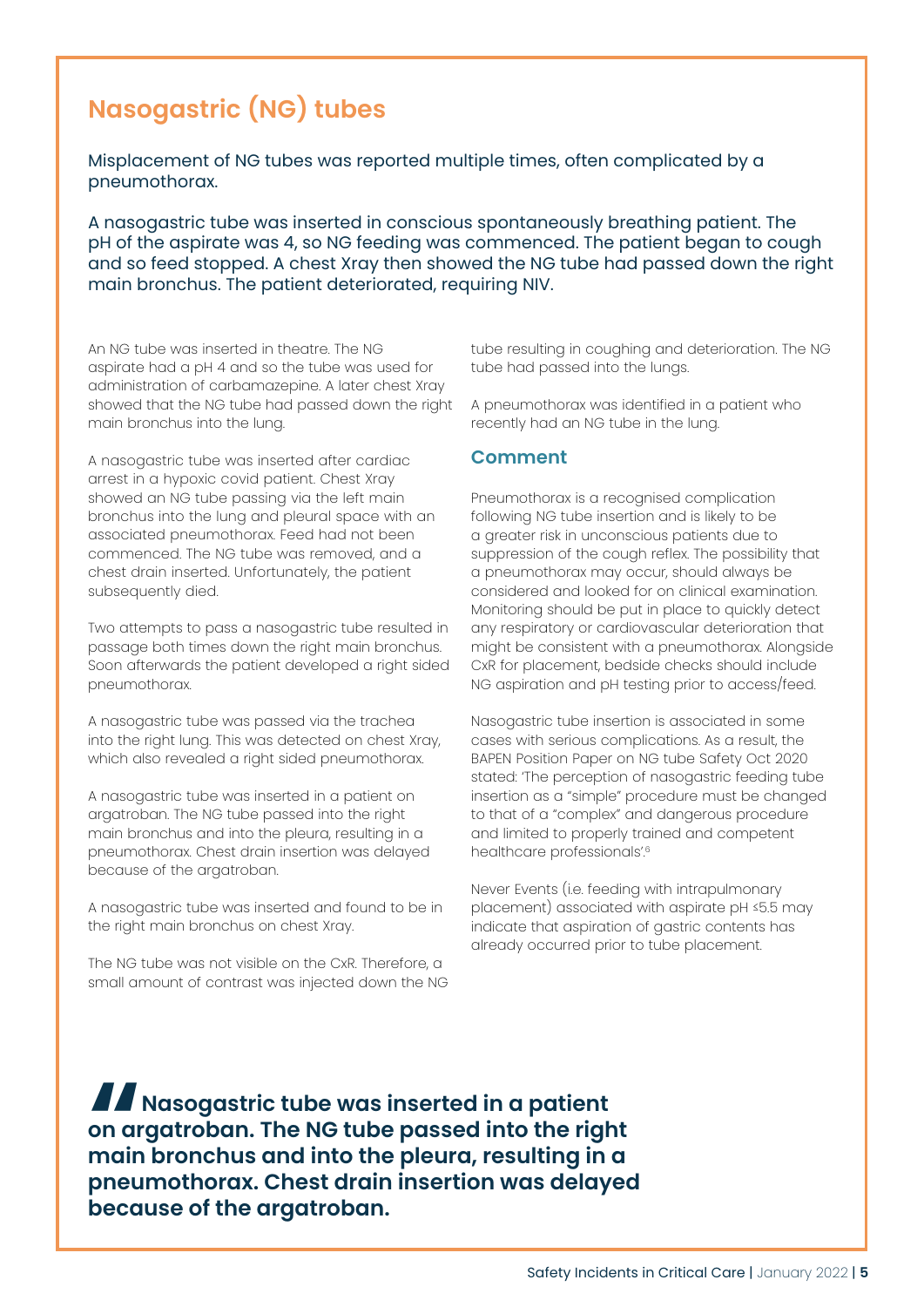## **Urinary catheters**

A patient with COVID-19 and worsening renal function was transferred to another hospital because of bed pressures. The urinary catheter inserted in the first hospital was found on CT to have perforated the "renal tract" leading to sepsis and worsening renal failure. An initial request for an ultrasound of the renal tract six days before abdominal symptoms appeared, was not performed- the reason for this was unclear.

A Urinary catheter was not inserted far enough before the balloon was inflated, resulting in urethral injury.

A Urinary catheter was inserted and immediately followed by haematuria which resulted in the need for transfusion of blood. The catheter became blocked and was replaced by the urologists using a three-way catheter. Bleeding then settled rapidly.

The urinary catheter was blocked causing retention. Unfortunately, it was not possible to deflate the urinary catheter even during cystoscopy. It was speculated that the wrong liquid had been used to inflate the balloon.

# **Chest drains**

A bleed from an intercostal artery occurred following chest drain insertion, requiring "massive" transfusion and embolization. Epidurals, rectus sheath catheters and surgical drains.

## **ECMO**

An ECMO cannula became dislodged leading to death.

**THE UNITE 2018 THE UP THE UP THE UP THE UP THE UP THE UP THE UP THE UP THE UP THE UP THE UP THE UP THE UP THE UP THE UP THE UP THE UP THE UP THE UP THE UP THE UP THE UP THE UP THE UP THE UP THE UP THE UP THE UP THE UP THE** blocked causing retention. Unfortunately, it was not possible to deflate the urinary catheter even during cystoscopy. It was speculated that the wrong liquid had been used to inflate the balloon.

## **Medication**

Drug problems reported involved monitoring, route of administration and dosage, infusions including rate, syringes running out and allergies.

## **Monitoring of the patient and the infusion**

Two errors were reported with insulin and glucose control, both resulting in hypoglycaemia. In the first case, insulin was infused at 5 iu/h during daylight hours, but glucose levels were not monitored until the following day at 5am, when it was found to be 0.2 mmol/litre. Nasogastric feed had not been started, because the chest x-ray to confirm its position had not been completed until after midnight. In the second case the blood glucose was not checked for 8 hours whilst on an insulin sliding scale. Blood sugar was then found to be 1.7 mmoles/litre.

Four problems occurred with noradrenaline infusions, which led to rapid deterioration: A noradrenaline syringe ran out and the systolic blood pressure fell to 50 mmHg. A noradrenaline

syringe change resulted in the systolic BP falling to 45 systolic. A faulty syringe caused noradrenaline to leak from plunger. As a result, the patient became hypotensive and suffered a PEA arrest. Noradrenaline was accidentally administered at 90ml/hr for a brief period, after confusion between pumps when resetting doses resulted in ventricular tachycardia and initially hypertension with BP 240/110.

A mannitol infusion was attached but not running in a patient being transferred for treatment of raised ICP- during which the ICP remained elevated and a pupil became dilated.

Intravenous moxifloxacin prescribed on the advice of microbiology at 7pm, but was not administered until at least the following day, despite two messages relating to this being sent on the EPIC EPR system.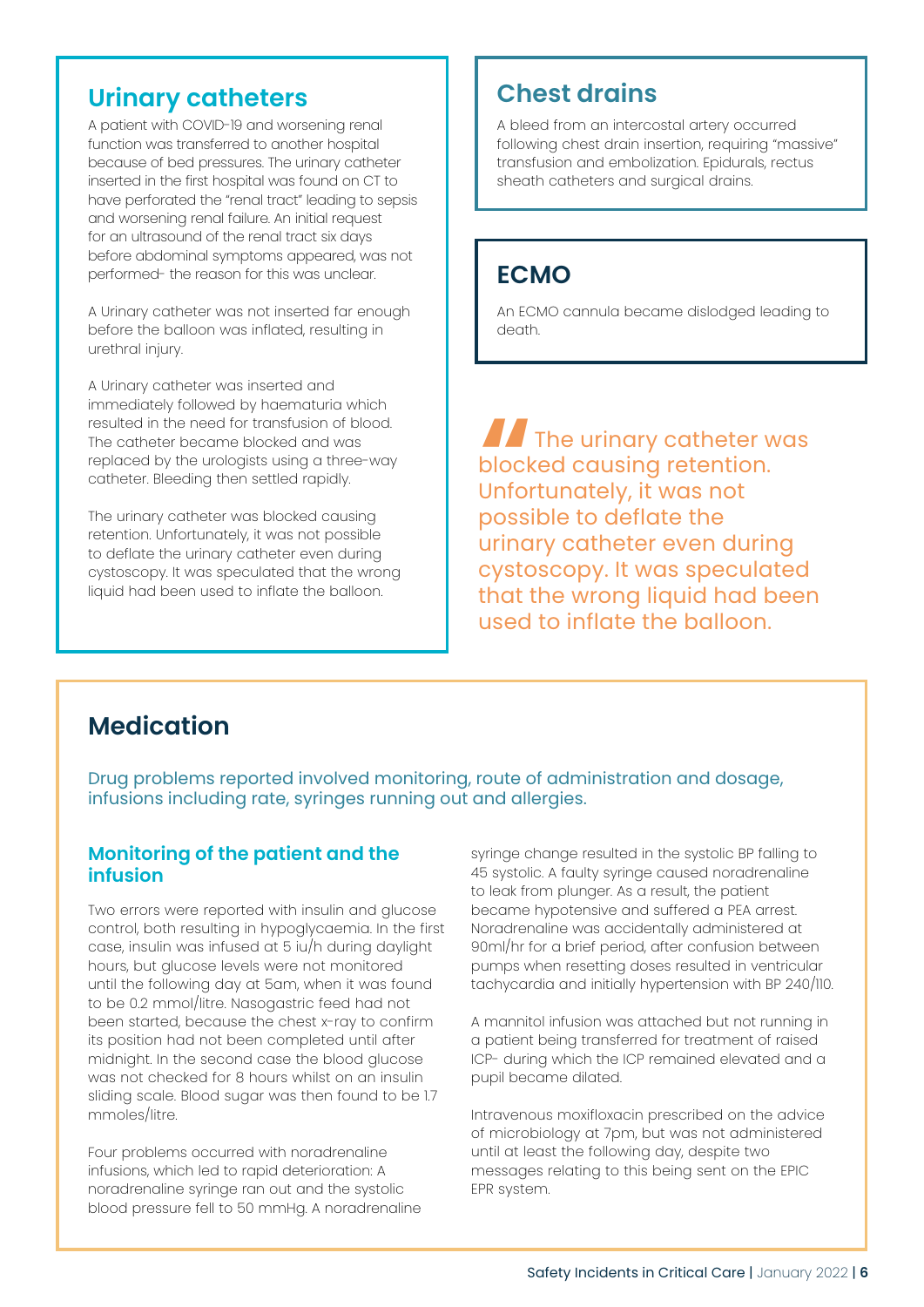#### **Dosage**

A patient arrived from theatres on dopamine (120mg in 50ml 5% glucose). In PICU an infusion syringe was changed to the PICU protocol (600mg in 50ml 5% glucose), but without an appropriate change in rate and without a reset of the concentration in the syringe software. As a result, five times the intended dose was given resulting in an SVT, which was treated with two doses of adenosine, amiodarone, fluid and adrenaline. The error was realised 1.5 hours later.

Argatroban was prescribed as 50mg in 250ml as suggested by the local electronic system. However, the nurses prepared 250mg in 250ml, as per alternative local paper guidelines. Therefore, the patient received five times the intended rate. Fortunately, there were no clinical consequences. The electronic and paper systems should have been standardised to be the same.

Previously prescribed tinzaparin was given to a patient with symptoms of a new stroke, who was soon afterwards referred to the stroke team for possible thrombolysis. Thrombolysis was not undertaken because of recent tinzaparin dose.

Following a right venous femoral vein to external iliac vein bypass a bd dose of therapeutic enoxaparin was prescribed on the drug card and made clear in surgical notes. However critical care nurses did not give this, because trust guidelines indicated dalteparin instead. The registrar was contacted, who agreed with therapeutic dalteparin. Unfortunately, this was not given, and the patient developed a DVT and a thrombectomy was required.

#### **Route**

A laevobupivacaine 0.1% bag was attached accidentally to an intravenous patient-controlled analgesia system, which was set on a maximum of 12ml per hour.

Sando K (12 mmol), intended for the enteral route, was administered via a central venous catheter, resulting in 15 seconds of asystole.

Septrin was given after full risk benefit assessment including extensive review of history, community and ED notes, to a patient with PCP pneumonia, who had a reported a septrin allergy. Unfortunately, the patient developed anaphylaxis.

A patient with a history of intravenous drug abuse was nursed in a side room and became unrousable. The patient was thought to have taken opiod drugs which had been smuggled in.

#### **Transfusion reactions**

A reaction to a platelet transfusion resulted in hypotension, urticarial rash, facial oedema, bronchospasm and desaturation to saturations of 80% on FiO2 of 100%.

### **Comment**

The vignettes above highlight the frequency of drug related errors in ICU and the potential for serious harm.

Care is needed when changing syringes in patients from other areas where alternative concentrations may be in use. Different rate of infusions will then be required. Standardisation of drug concentrations would reduce this type of problem. There is a move to develop standard national concentrations for common ICU infusions which may also encourage industry to develop more prediluted drugs.

ICUs, or ideally hospitals, should have clear policies that standardise practices in infusion management and drug libraries<sup>7</sup>. .

Any attempts to draw up drugs designed for enteral administration including via enfit connectors for any other purpose should immediately be questioned. Although drugs are commonly for IV administration on ICU, this cannot be assumed.

**A** As a result, five times the intended dose was given resulting in an SVT. The error was realised 1.5 hours later.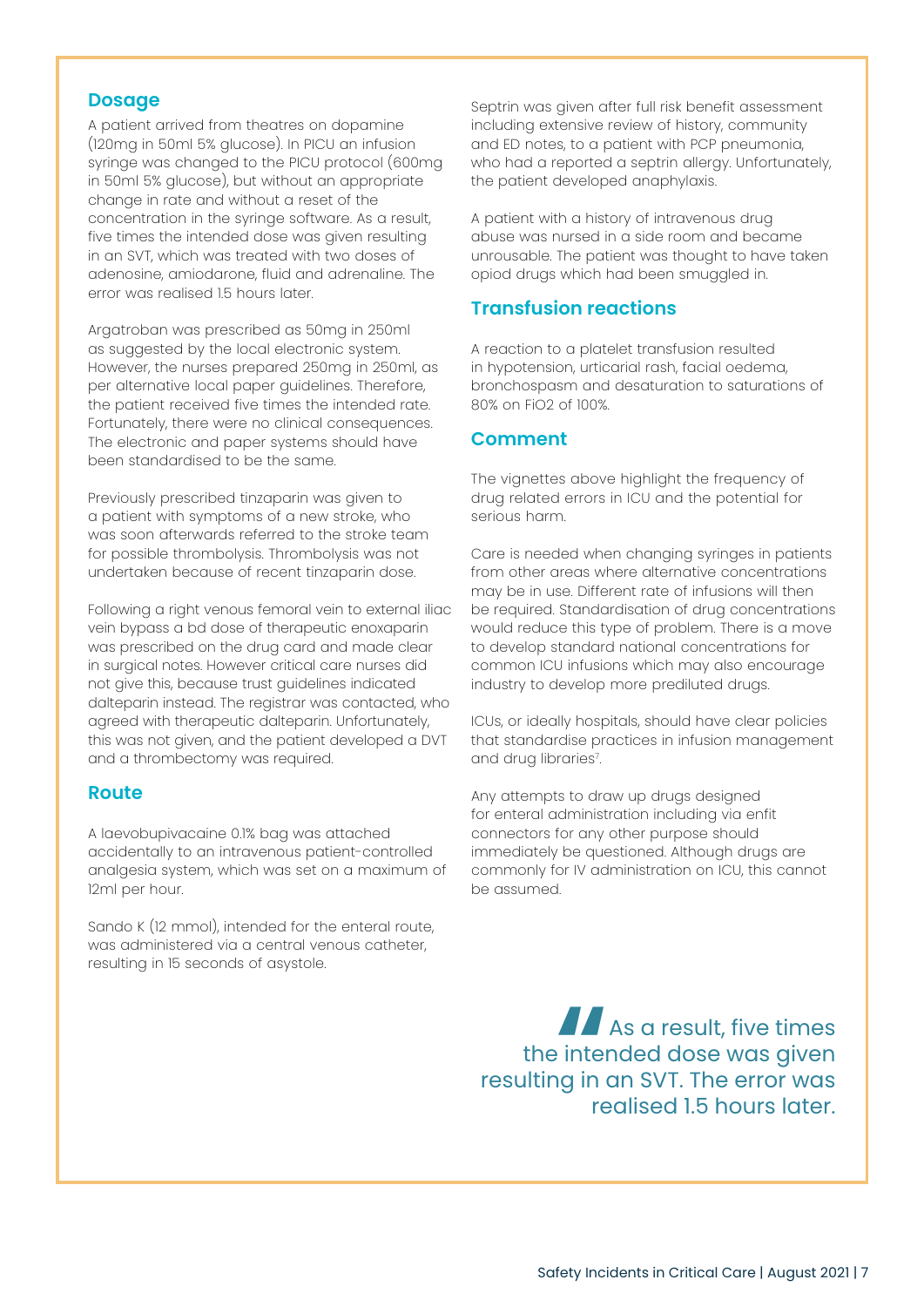## **Delayed reports, actions and organisational or staffing issues**

#### Many of the reports below are complex or organisational and some related to staffing, but all involved or resulted in a major delay in patient treatment.

Low BMs recorded after admission to ICU. Initially 1.9 and then one hour later BM-1.8. No changes instituted for 3 hours after the first measurement.

Initial CT scan of the aorta and thorax was reported as showing no PE, but a pericardial effusion and thickened pericardium. Two days later a phone call alerted staff to a new final report, which indicated a leaking penetrating atherosclerotic ulcer with blood in the mediastinum and pericardium.

Initial CT was reported as small bowel obstruction due to an incarcerated inguinal hernia, which was then repaired. Unfortunately, symptoms continued, and the patient developed a HAP. A further report was then issued, adding areas of ischaemic bowel and lower obstruction.

Delayed diagnosis of a pneumothorax on chest Xray by the requesting specialty and another specialty. The timing of any radiology report was not clear.

Second Troponin of 43000 missed and so diagnosis of MI was delayed.

A complex patient developed cardiac tamponade. Despite efforts by the consultant intensivist to bring surgeons and cardiologists to the bedside to reach a consensus as to whether a cardiothoracic surgical procedure or a medical cardiological drainage should be used, no decision could be reached, and intervention was put off for 8 hours, until the morning, at which point the patient arrested.

Postop liver resection patient cared for in PACU overnight due to HDU bed shortages and then died the following day. Care being investigated.

Delays in instituting CRRT because of technical problems. First circuit retaining air and so discarded. Second circuit, effluent contaminated with blood. Before new circuit could be connected potassium reached 7.8 and patient suffered cardiac arrest. Third circuit showed high right sided pressures when connected to patient and as a result the system could not be used. Despite medical management with glucose and insulin, bicarbonate and calcium chloride the patient deteriorated and died.

CPAP was thought to be medically required, but none instituted for over 24 hrs despite inspired oxygen exceeding 65%.

Unobserved fall of three patients. Another patient was observed to stand, but then leant on a moveable bedside table and fell to the ground.

Patient was admitted into a side room on the ICU overflow and looked after by an agency nurse. However, no observations were documented for many hours and later the patient was found to be in fast AF.

Delay in transfer of a patient from the ward. Accepted by ICM Consultant at 19.30. Bed space available at 2300hrs. Ward staff said they would bring patient at midnight but delayed until 0100hrs. On arrival the patient was on CPAP with an FiO2 of 1.0 and required immediate intubation. Relevant medication prescribed for 2200 had not been given on the ward.

Seven-hour delay in admission to ICU because of ICU staffing shortage.

Specific reference to between 4 and 6 hours between patient turns, due to staffing availability resulting in sacral sores on a patient.

Inability to perform patient urgent transfer, because only one anaesthetist of any grade available.

No provision of psychological support for highly distressed parents of two children admitted to ICU, including one patient who had attempted suicide.

Patient with major haemorrhage- X matched, but long delay before it became clear that this sample had not reached the laboratory, followed by a second prolonged delay when major haemorrhage protocol was activated.

Delay in cooling mattress effectiveness, because the mattress was set incorrectly.

#### **Comment**

Increased frequency of blood sugar monitoring is even more essential in unconscious patients in whom symptoms of hypoglycaemia will be obscured. If nasogastric feeds are stopped/not being absorbed or cannot be started for any reason, immediate attentions should be given to blood sugar measurement and the rate/dose of insulin being administered, which may have to be stopped.

Delay in ICU admission or commencement of therapy is often associated with deterioration in the patient. Prompt admission and institution of critical care treatments should be a priority.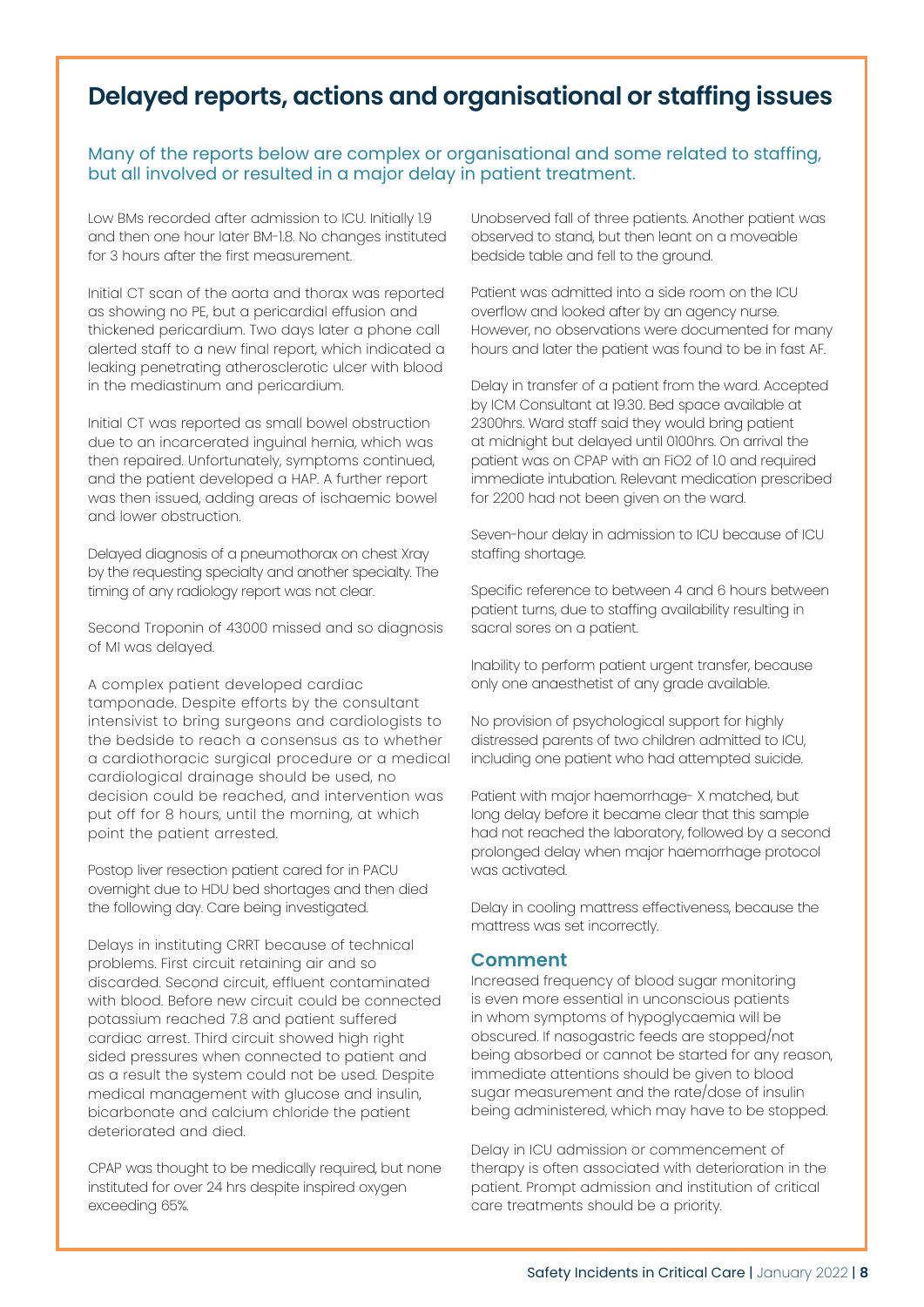## **Diagnosing death using neurological criteria**

A patient who was diagnosed deceased using neurological criteria began to breathe spontaneously and pupils began to react. However, the underlying condition was complex and so may have made the patient unsuitable for conventional testing<sup>8</sup>, therefore see the [Diagnosing Death using Neurological Criteria webpage.](https://www.ficm.ac.uk/index.php/diagnosing-death-using-neurological-criteria)

## **Infection**

Hospital acquired COVID was reported in 10 patients, including one patient who was transferred to another hospital. Four patients reported with hospital acquired COVID died.

A patient was admitted to a non-COVID bay in ICU having been in a bed adjacent to a patient who then tested positive for COVID but did not have COVID symptoms. A patient in a non-COVID bay of ICU tested positive for COVID.

A patient was reported because they developed a cerebral vein thrombosis 10 days post-COVID vaccination.

Eight cases were reported as positive for clostridium difficile. There were three cases of blood culture positive MRSA and three that were thought to be hospital acquired.

Klebsiella bacteraemias were identified in an ICU patient, thought to be respiratory in origin and two thought to be CVP line related. A cluster of seven patients were identified on the adult intensive care unit with multiple drug resistance pseudomonas "in a short space of time."

One patient was admitted to ICU with CPE, following which three more ICU patients also tested positive for CPE.

One patient with VRE was moved into six different bed spaces, including one side room on the ward after ED admission, then to two bays on ICU and subsequently an ICU side room, resulting in infections in nearby patients and then also in their contacts on other wards. A second unconnected patient was reported with VRE and multiple bed moves.

## **Comment**

Multiple moves of patients within and between hospitals increases the risk of spreading infection and being infected. Multiple reports of transmission of COVID within hospitals have occurred and safety recommendations have been made 9, 10, 11

High patient/staff ratios also increase contact. Attempts to accommodate more patients through transfer rather than expanding current facilities are likely to promote this. Adequate staffing and suitably sized facilities are needed.

**"**A patient with VRE was moved into 6 different bed spaces, including one side room on the ward after ED admission, then two bays on ICU and subsequently an ICU side room, resulting in infections in nearby patients and then also in their contacts on other wards.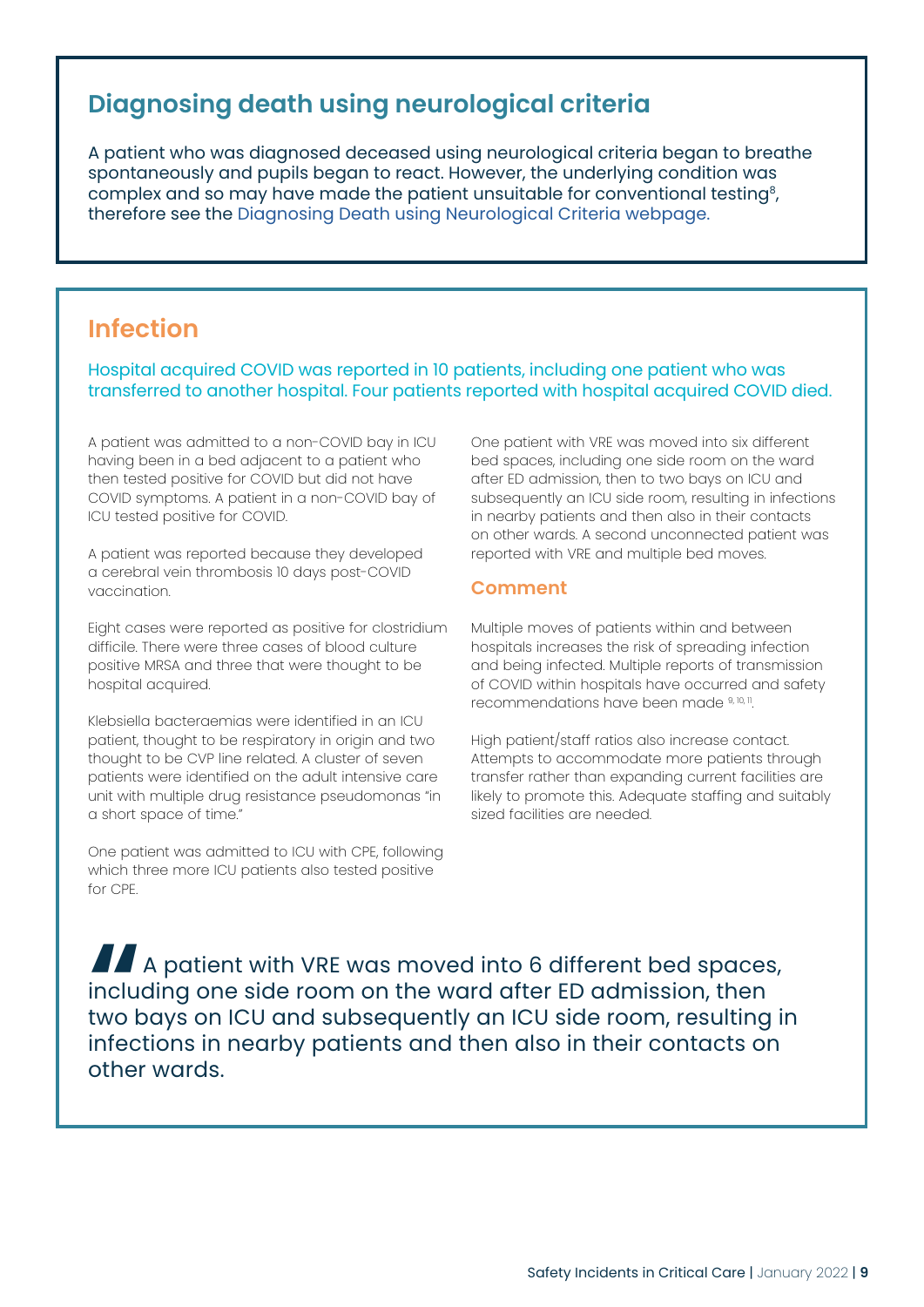## **Pressure sores**

The position of the patient was not always specified in reports. However, many were clearly associated with prone or supine position or both. These are described below.

#### **Prone**

Two patients were reported with possible brachial plexus injuries possibly associated with the swimmer's position during proning. One of these patients was very large and had difficulty turning his head. Similar cases have been reported elsewhere<sup>12</sup>.

Two patients developed ulcers on their cheeks where the anchor fast technique was used to secure the ET tube. In one of these cases the Anchor Fast was replaced with ET tube ties. The same patient developed sores on the neck where these conventional ties had been pressurising the skin.

A very unstable COVID patient developed sores on the corners of her mouth, when she couldn't be moved out of the prone position for 48 Hours. Another similar patient who was unstable after turning developed buttock sores, sores in the corners of the mouth and on the cheeks. A third very unstable COVID patient developed a sacral sore.

A forehead sore was seen in one proned patient. Chin sores were reported in one proned patient and two who were unspecified. Sores on the ears were seen in one proned patients and seven with no position given. Big toe sores were reported in another proned patient. Tongue ulcers were found in two proned patients. An upper abdominal sore was described in a proned patient.

A further three cheek sores were reported in prone patients and five more where positioning was not indicated. Mouth ulcers were reported in two proned patients and eight whose positioning was not specified. Penile ulceration was reported in one prone patient and a further three where position was not specified.

## **Mixed prone and supine**

Lip sores were reported in six patients. Occipital sores were reported in three patients. Elbow sores in three more.

A thigh sore was reported, but the positioning was unclear. A penile meatus erosion due to a urinary catheter was reported and a scrotal sore in another patient. Blisters were reported on the right and left hips in two patients, five buttock sores were reported and 54 sacral sores. An

upper back sore was reported. An ankle sore was reported in one patient and heel ulcers in seven. Four toe ulcers were reported.

## **Pressure ulcers related to equipment**

Ten sores on the bridge of the nose were reported secondary to CPAP or NIV masks including one that occurred despite derma gel. One sore occurred from hood straps passing under the axilla.

Five tracheostomy sites suffered pressure related ulceration. Four nasal erosions secondary to NG tube including one specified as being prone. One arterial line hub caused a pressure ulcer.

A grade three pressure ulcer was reported due to a flexiseal, which was then removed, but replaced four days later. A second flexiseal ulcer incident was also reported.

A bunion pressure sore developed due to illfitting TED stockings and an ulcer developed from pressure from a plaster cast on the heel after major trauma. Tearing of the skin on the arm related to dressings was reported in three patients with poor tissue.

#### **Comment**

Pressure ulcers are common with unstable patients and those requiring prone positioning posing a particular challenge. Attention to detail on all common pressure points is essential with a head-to-toe check on positioning, including positioning of lines, nasogastric tubes and urinary catheters, ETT ties. Frequent repositioning (2 hourly) is an essential component of prevention. Anchor Fast tube ties are not normally recommended for prone positioning. Tissue viability teams may be able to advise/provide further equipment in complex cases where patients are at extremely high risk of pressure areas.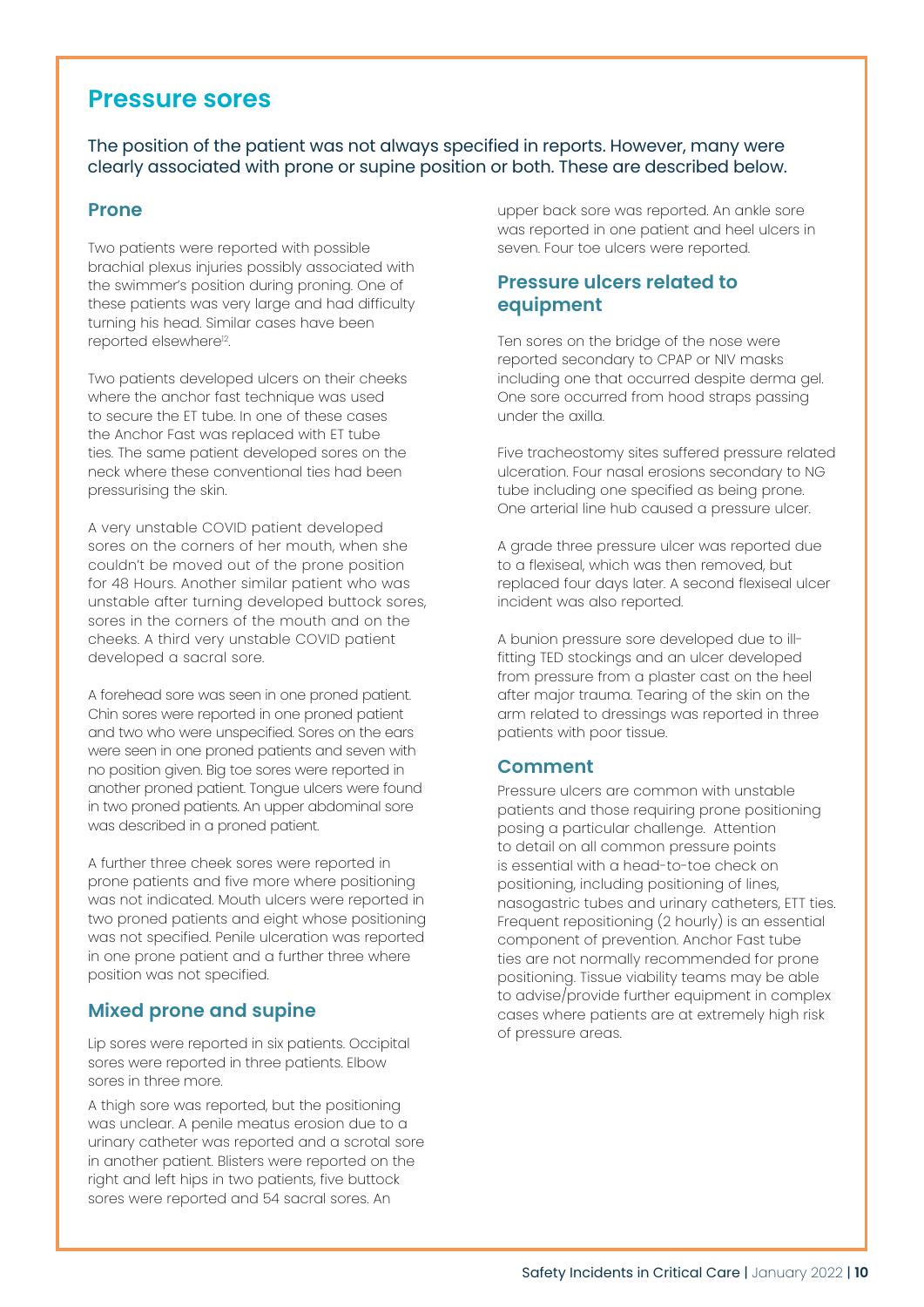## **Conclusions**

Incidents can be associated with lack of training or preparation, such as the non-availability of the correct emergency equipment. Checklists may be valuable in these situations. Delay in treatment and admission is a common cause of deterioration.

Adequate provision of staffing and space for rapid emergency admission should be a priority.

Transfers may be a source of hazard in terms of oxygen, ventilation and drug administration and may lead to errors due to alternative drug regimens

being in use, so exact understanding of drug concentrations and rates is important.

Team approaches to care, and initiatives such as 'fresh eyes' when covering staff oversee breaks and recheck safety parameters, can also help in checking, and avoiding harm.

[https://www.ncbi.nlm.nih.gov/pmc/articles/](https://www.ncbi.nlm.nih.gov/pmc/articles/PMC7665709/pdf/pzaa191.pdf) [PMC7665709/pdf/pzaa191.pdf.](https://www.ncbi.nlm.nih.gov/pmc/articles/PMC7665709/pdf/pzaa191.pdf)

## **SBAR Report: If pressure alarms are set too low on Armstrong FD140 CPAP machines oxygen/air flow is cut to one litre/minute**

**S:** A patient who was self-proning with COVID-19 had required an increase in his CPAP. Soon afterwards his breathlessness increased, and his saturations fell into the mid 80%. Respiratory rate increased to over 40 breaths per minute. Inspired oxygen was increased to 100% and medical staff were called.

**B:** CPAP has been used in critical care even more than normal during the COVID pandemic. Devices with alarms for low or high pressure may be desirable to alert staff to clogged filters, damaged CPAP valves or disconnections. This is especially important when staffing ratios are low and inexperienced staff are present. Alarms are fitted to the Armstrong FD140 CPAP/HIFLO machine.

A: In the noisy environment of the ICU and constrained by PPE it was hard to detect or feel expiratory flow from the expiratory CPAP valve on the CPAP helmet. A "tissue test" was performed where a piece of tissue or paper was held close to the outlet of the expiratory CPAP valve. Normally the paper would be blown about by the expiratory flow, but no movement was seen; indicating that there was no gas flow exiting the helmet and so little or no flow entering the helmet from the supply side. The pressure alarms were sounding and when their settings were checked it was found that the alarms

had not been reset to allow for the higher CPAP valve. The max pressure settings were increased to more than 3 cmH2O above the CPAP valve pressure.

Air/oxygen flow was now detected coming from the expiratory valve of the CPAP helmet. The patient immediately felt more comfortable and less breathless. The patient's oxygen saturations rapidly returned to normal.

**R:** Staff were alerted to the fact that the alarms are not simple alarms. The manufacturers handbook shows this on page 56-7. If the max pressure alarm is activated, then the inspiratory flow will cut abruptly from its current value, which is often around 70 litres/ minute, to the much lower value of one litre/minute. This suddenly increases the work of breathing for the patient and this flow change may cut in and out if the pressures are on the borderline of the alarm settings.

The manufacturers were contacted regarding this issue and asked if this could be highlighted more prominently in the handbook and stressed during training. Locally, a 5:5 alert was put out to all staff and new guidance has been developed. This feature will be stressed in the future teaching and training.

## **"**In the noisy environment of the ICU and constrained by PPE it was hard to detect or feel expiratory flow from the expiratoy CPAP valve on the CPAP helmet.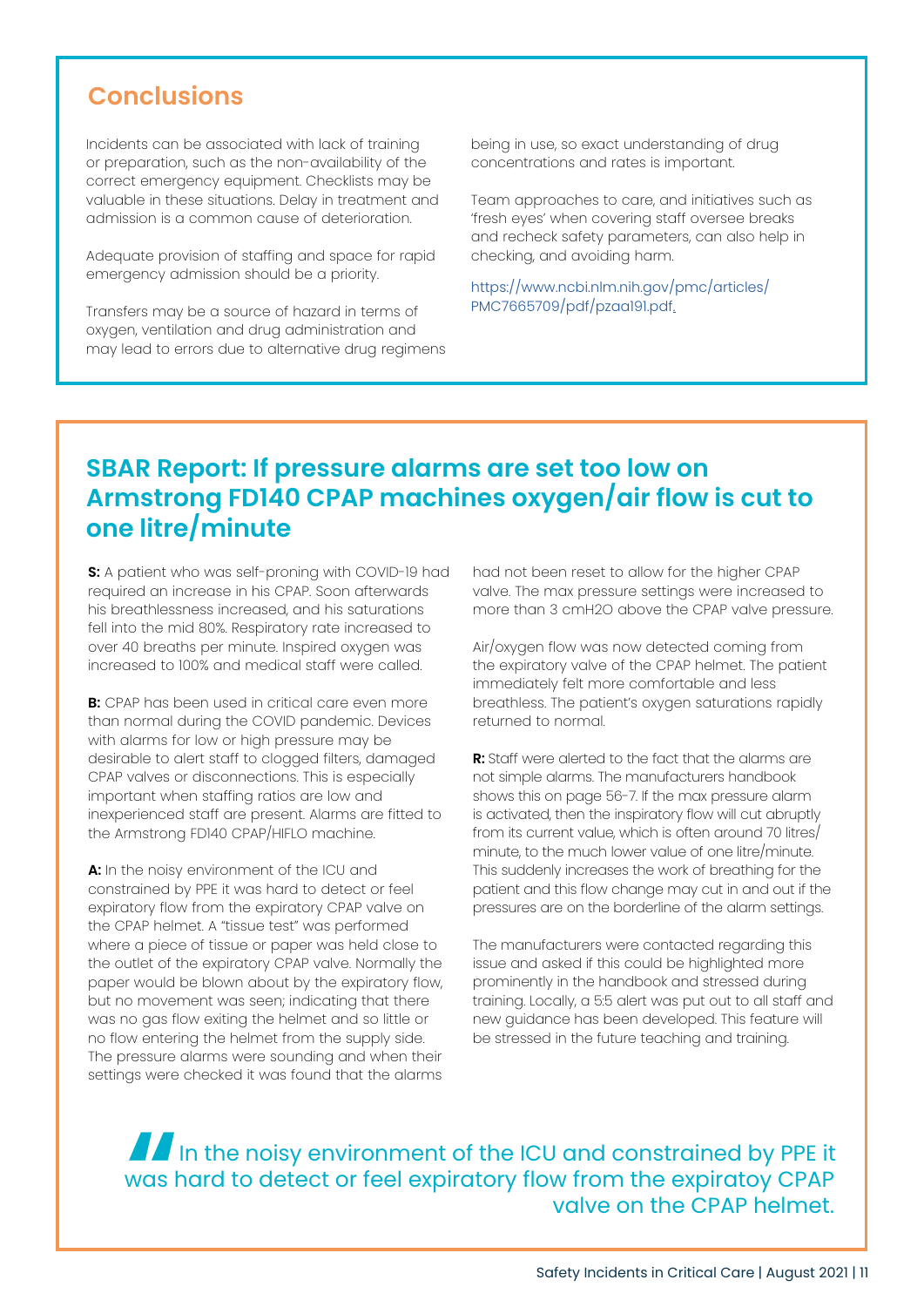## **Confusing a plain breathing circuit filter for a heat and moisture exchanging filter (HMEF) FD140 CPAP machines oxygen/air flow is cut to one litre/minute.**

The RCoA and FICM have received a coroner's Regulation 28 report to prevent other deaths. We are sharing the lessons from this tragic case to ensure they are incorporated into our practice.

A patient being ventilated for COVID pneumonitis in a surge ICU sustained a cardiac arrest on day 7. At the time an anaesthetic machine was being used to provide ventilatory support due to lack of conventional ICU ventilators. The cardiac arrest was thought to have been precipitated by the tracheal tube becoming blocked by thick secretions. The patient was successfully resuscitated following replacement of the tracheal tube but subsequently developed acute renal failure.

The patient sustained a further deterioration in ventilation six days later when a partially blocked tracheal tube was identified at bronchoscopy and replaced. The patient was now being ventilated with a conventional ICU ventilator. Following the second episode, it was realised that there was no humidification in the ventilator circuit as what was thought to be a HMEF was in fact a plain bacterial/ viral filter. The plain filter included a sampling port (used for capnography) which had made staff incorrectly consider that it was a HMEF.

Sadly, the patient subsequently died from multiple organ failure secondary to COVID pneumonitis and the cardiac arrest was considered a contributory factor.

Further investigation identified up to 10 more patients who were not receiving humidification due to the incorrect use of a plain filter in place of a HMEF. The coroner was concerned that there was confusion between HMEF and filters by many staff over a number of days that could occur and that action is needed to reduce the risk of harm to future patients.

#### **Lessons**

HMEF and plain filter may be confused as they can look similar and the labelling may not be clear. Standardisation of labelling including colour coding could reduce the risk of a plain filter being mistaken for an HMEF. This has been referred to the MHRA for consideration. The presence of a sampling port on a plain filter may increase the risk of it being mistaken for a HMEF.

The use of an anaesthetic machine as an ICU ventilator by staff unfamiliar with the equipment is likely to have contributed to the errors. Plain filters with sampling ports are designed only for use in anaesthetic machines when undertaking short cases and they should not be available in an ICU.

All members of the MDT involved with managing ventilated patients must be aware of the difference between the plain filter and HMEF and their correct placement in the ventilator circuit. If an HMEF is being used it must be at the patient end and there should be no other filter in the circuit. If an active humidifier is being used (heated water bath) then a plain filter should be placed in the expiratory limb of the circuit close to the ventilator.

Regular checks of the ventilator circuit must be undertaken. This should be undertaken at least once per shift. A check list may assist the correct procedure. The check should ensure that an appropriate form of humidification (wet circuit with an active humidifier or use of an HMEF at the patient end but never both). The risks of combining a wet circuit and HMEF have been previously highlighted in a national safety alert<sup>13</sup>.

All members of the MDT involved with managing ventilated<br>patients must be aware of the difference between the plain filte<br>and HMEF and their correct placement in the ventilator circuit. If<br>HMEF is being used it must be at patients must be aware of the difference between the plain filter and HMEF and their correct placement in the ventilator circuit. If an HMEF is being used it must be at the patient end and there should be no other filter in the circuit.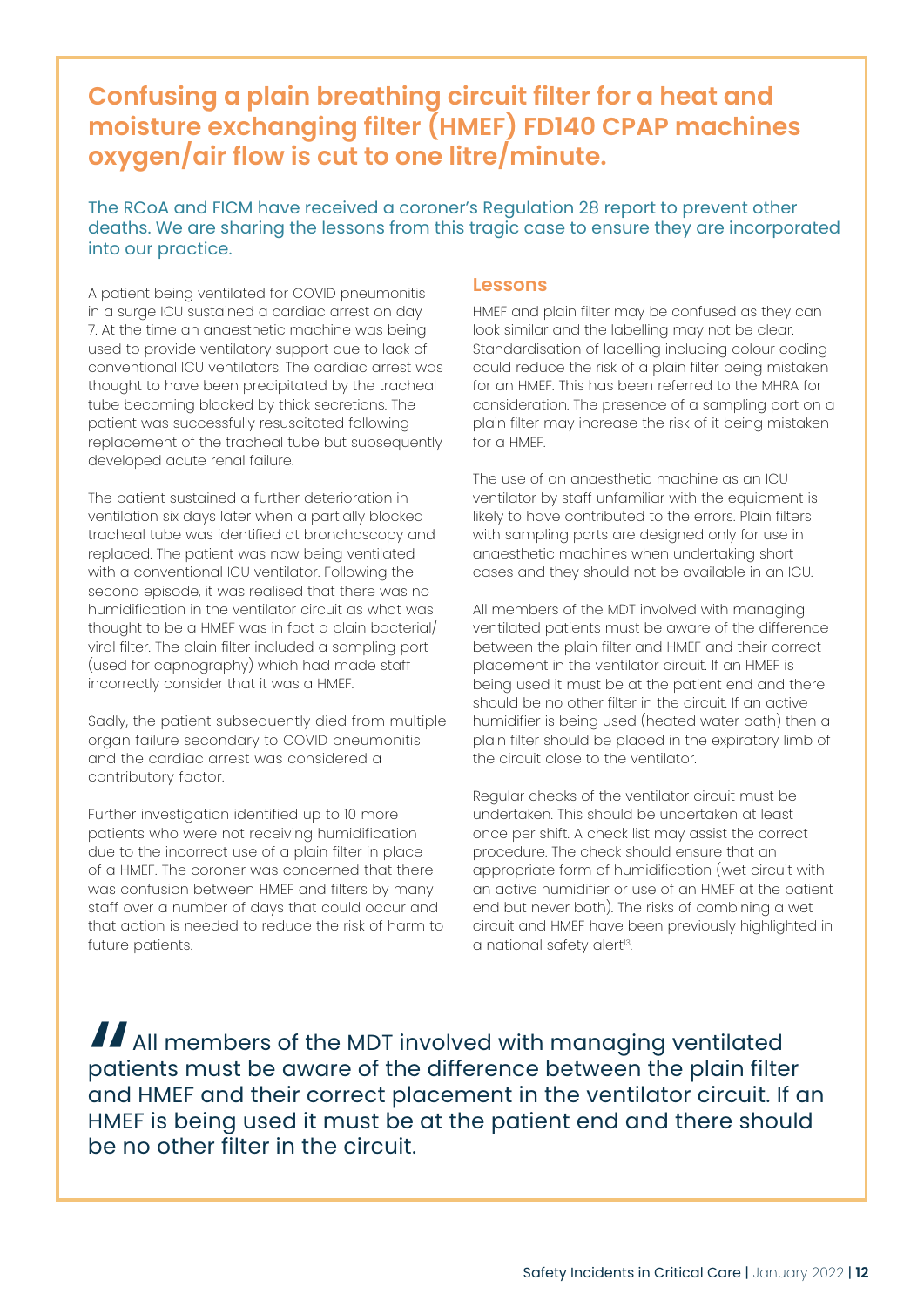## **References**

- 1. Treating COVID-19 patients using Continuous Positive Airway Pressure (CPAP) outside of a critical care unit. Independent report by the Healthcare Safety Investigation Branch NI-00308. [Treating COVID-19 patients using](https://www.hsib.org.uk/investigations-and-reports/treating-covid-19-patients-using-continuous-positive-airway-pressure-cpap/)  [continuous positive airway pressure \(CPAP\)](https://www.hsib.org.uk/investigations-and-reports/treating-covid-19-patients-using-continuous-positive-airway-pressure-cpap/)  [outside of a critical care unit | HSIB](https://www.hsib.org.uk/investigations-and-reports/treating-covid-19-patients-using-continuous-positive-airway-pressure-cpap/)
- 2. Difficult airway signage [Difficult Airway Trolley](https://das.uk.com/content/dat_labels)  [Signage | Difficult Airway Society \(das.uk.com\)](https://das.uk.com/content/dat_labels)
- 3. [PowerPoint Presentation \(das.uk.com\)](https://das.uk.com/files/Difficult_airway_trolley_DAS.pdf)
- 4. [DAS ICU intubation guidelines | Difficult Airway](https://das.uk.com/guidelines/icu_guidelines2017)  **[Society](https://das.uk.com/guidelines/icu_guidelines2017)**
- 5. [Calculating osmolarity of an IV admixture.](https://www.rxkinetics.com/iv_osmolarity.html
)
- 6. [NGSIG's Position Paper: "Time to put patient](https://www.bapen.org.uk/news-and-media/news/825-ngsigs-position-paper-time-to-put-patient-safety-first)  [safety first"](https://www.bapen.org.uk/news-and-media/news/825-ngsigs-position-paper-time-to-put-patient-safety-first)
- 7. [Procurement, usability and adoption of 'smart'](https://www.hsib.org.uk/investigations-and-reports/procurement-usability-and-adoption-of-smart-infusion-pumps/) [infusion pumps](https://www.hsib.org.uk/investigations-and-reports/procurement-usability-and-adoption-of-smart-infusion-pumps/)
- 8. [Diagnosing Death using Neurological Criteria](https://www.ficm.ac.uk/index.php/diagnosing-death-using-neurological-criteria)
- 9. HSIB report. [COVID-19 transmission in hospitals:](https://www.hsib.org.uk/investigations-and-reports/covid-19-transmission-in-hospitals-management-of-the-risk/) [management of the risk - a prospective](https://www.hsib.org.uk/investigations-and-reports/covid-19-transmission-in-hospitals-management-of-the-risk/)  [safety investigation](https://www.hsib.org.uk/investigations-and-reports/covid-19-transmission-in-hospitals-management-of-the-risk/)
- 10. [COVID-19 transmission in hospitals:](https://hsib-kqcco125-media.s3.amazonaws.com/assets/documents/hsib-report-covid-19-transmission-hospitals.pdf)  [management of the risk – a prospective](https://hsib-kqcco125-media.s3.amazonaws.com/assets/documents/hsib-report-covid-19-transmission-hospitals.pdf)  [safety investigation](https://hsib-kqcco125-media.s3.amazonaws.com/assets/documents/hsib-report-covid-19-transmission-hospitals.pdf)
- 11. [Hospital-acquired SARS-CoV-2 infection in the](https://www.thelancet.com/journals/lancet/article/PIIS0140-6736(21)01786-4/fulltext) [UK's first COVID-19 pandemic wave](https://www.thelancet.com/journals/lancet/article/PIIS0140-6736(21)01786-4/fulltext)
- 12. Brachial Plexus Neuropathies During the COVID-19 Pandemic: A Retrospective Case Series of 15 Patients in Critical Care. Phys Ther. 2020 Oct 17 : pzaa191. doi: 10.1093/ptj/pzaa191 [https://pubmed.ncbi.nlm.nih.gov/33395478/,](https://pubmed.ncbi.nlm.nih.gov/33395478/)  [https://www.ncbi.nlm.nih.gov/pmc/articles/](https://www.ncbi.nlm.nih.gov/pmc/articles/PMC7665709/pdf/pzaa191.pdf) [PMC7665709/pdf/pzaa191.pdf.](https://www.ncbi.nlm.nih.gov/pmc/articles/PMC7665709/pdf/pzaa191.pdf)
- 13. MRHA Patient Safety Alert NHS/PSA/W/2015/012. Risk of using different airway humidification devices simultaneously

## **Credits**

**Editor:** Professor Gary Mills, FICM Safety Lead

#### **Additional contributions from:**

- Dr Pete MacNaughton, FICMPAS Chair
- FICM Professional Affairs & Safety (FICMPAS) committee members

**ACCP:** Carole Boulanger, Consultant Nurse and Advanced Critical Care Practitioner, Royal Devon and Exeter NHS Foundation Trust

**Nursing:** Professor Natalie Pattison, Florence Nightingale Foundation Clinical Professor of Nursing, University of Hertfordshire and East & North Herts NHS Trust.

**Pharmacy:** Alan Timmins, Lead Clinical Pharmacist, NHS Fife

**Physiotherapy:** Bronwen Connolly, Senior Lecturer, Wellcome-Wolfson Institute for Experimental Medicine, Queen's University Belfast

This and back issues available online at [www.ficm.ac.uk](http://www.ficm.ac.uk)

© Design and layout by The Faculty of Intensive Care Medicine

**Coordinated by: Mrs Nicola Wood** 

**Dean:** Dr Alison Pittard **Vice-Dean:** Dr Daniele Bryden